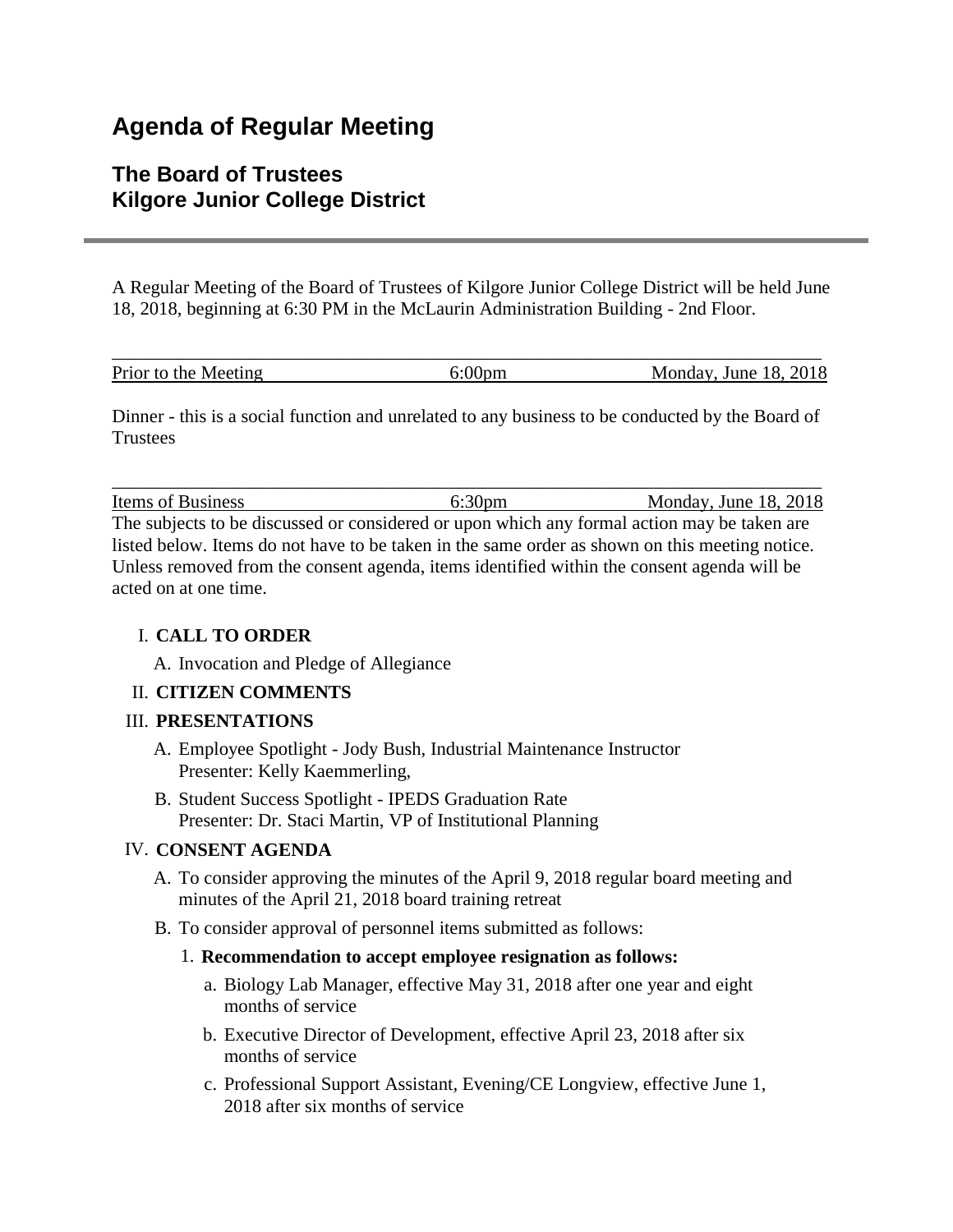- d. Systems Administrator-Applications, effective May 25, 2018 after ten years and seven months of service
- e. Police Officer, effective May 23, 2018 after eight months of service
- f. eLearning Technician, effective May 31, 2018 after three months of service
- g. Kinesiology Instructor and Head Women's Basketball Coach, effective June 29, 2018 after three years and two months of service
- h. Chemistry Instructor, effective August 31, 2018 after two years of service
- i. Institutional Research Data Specialist, effective June 5, 2018 after eight months of service
- 2. **Recommendation to accept employee retirement as follows:**
	- a. Photography Instructor, effective August 31, 2018 after forty-one years of service
	- b. Assistant Registrar, effective August 31, 2018 after ten years and one month of service
	- c. Workforce Development Specialist, effective December 31, 2018 after three years and five months of service
- 3. **Recommendation for renewal of employment contract as follows:**
	- a. Head Women's Softball Coach and Kinesiology Instructor, based upon the approved faculty salary schedule for the period of June 1, 2018 - May 31, 2019
- 4. **Recommendation for non-renewal of employment contract as follows:**
	- a. Psychology Instructor, effective August 31, 2018 after eleven years of service
	- b. Corrosion Instructor, effective August 31, 2018 after three years of service
	- c. Biology Instructor, effective August 31, 2018 after six years of service
	- d. Government Instructor, effective August 31, 2018 after eight months of service
- 5. **Recommendation to change employment as follows:**
	- a. System Support Specialist to ERP Programmer/Analyst effective April 16, 2018
	- b. Professional Support Assistant, Financial Aid to Professional Support Assistant, Financial Aid - Veterans, effective April 30, 2018
	- c. Interim Drama Instructor/Technical Director to Drama Instructor/Technical Director, effective September 1, 2018
	- d. Interim Biology Instructor to Biology Instructor, effective September 1, 2018
	- e. Interim Psychology Instructor to Psychology Instructor, effective September 1, 2018
- 6. **Recommendation for employment as follows:**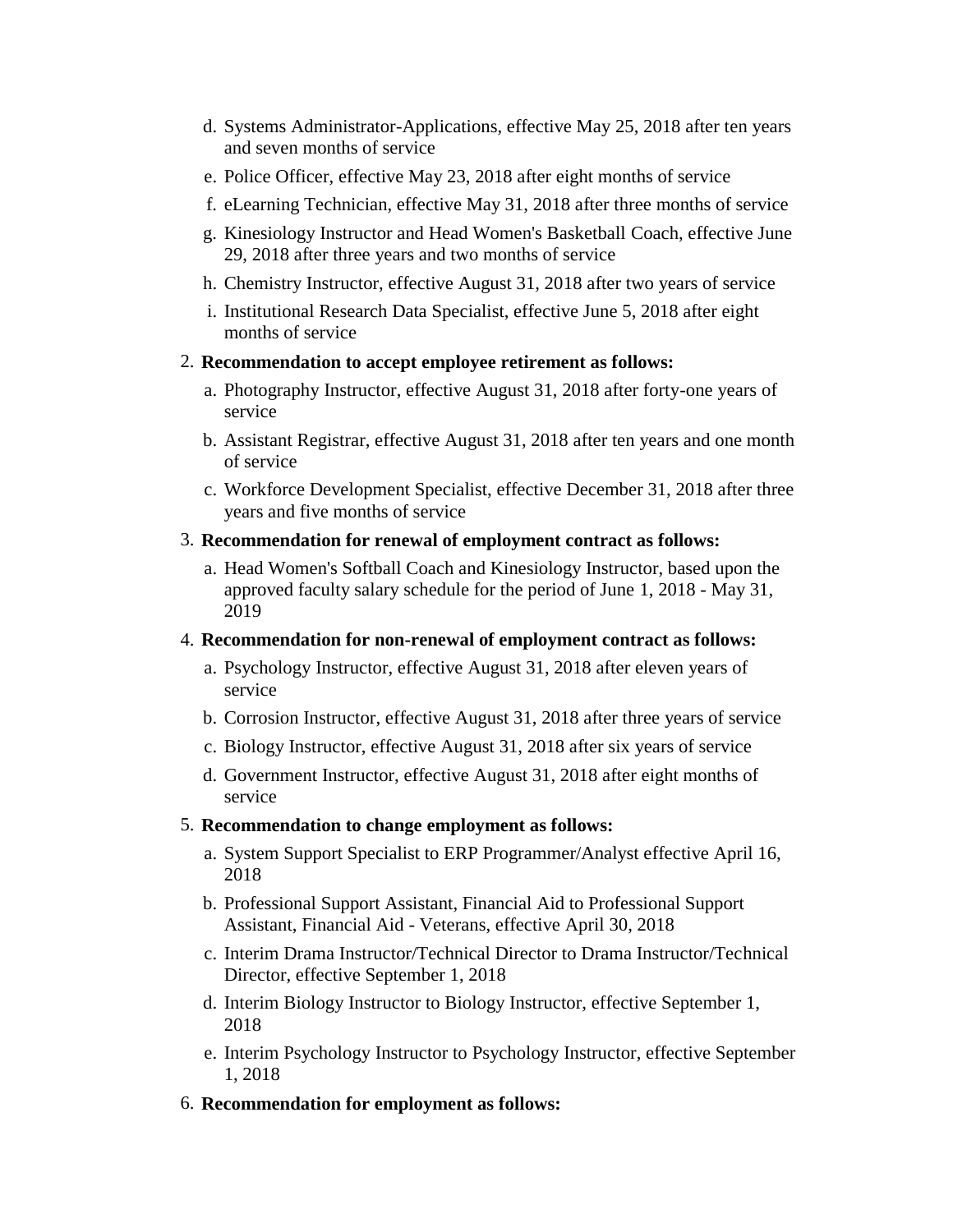- a. Mathematics Instructor, Arts & Mathematical Sciences, effective September 1, 2018
- b. Assistant to the East Texas Oil Museum, Business Office, effective April 17, 2018
- c. eLearning Faculty Development Specialist, Faculty Innovation Center, Title III Grant Funded, effective April 19, 2018
- d. Controller, Business Office, effective May 14, 2018
- e. Professional Support Assistant Financial Aid, Student Development, effective May 14, 2018
- f. Computer and Information Technology Instructor, Business & Computer Science, effective September 1, 2018
- g. Certified Nursing Assistant Instructor, Science & Health Sciences, effective May 16, 2018
- h. Computer Information & Technology Instructor, Business & Computer Science, effective September 1, 2018
- i. Government Instructor, Arts & Mathematical Sciences, effective September 1, 2018
- j. Music Instructor, Assistant Band Director, Arts & Mathematical Sciences, effective September 1, 2018
- k. Associate Degree Nursing Instructor, Science & Health Sciences, effective September 1, 2018
- l. Biology Lab Manager, Science & Health Sciences, effective May 29, 2018
- m. Support Specialist, Science & Health Sciences, effective June 4, 2018
- n. System Support Specialist, Administrative Services, effective June 25, 2018
- o. Psychology Instructor, Arts & Mathematical Sciences, effective September 1, 2018
- p. Biology Instructor, Science & Health Sciences, effective September 9, 2018
- C. To consider payment of legal fees for services rendered

#### V. **EXECUTIVE SESSION**

 Adjournment to executive session pursuant to Texas Government Code Sections 551.071 - 551.084, the Open Meetings Act, for the following purposes:

 "The Board has adjourned to executive session at \_\_\_\_\_\_\_\_\_\_p.m. on **June 18, 2018."**PERSONNEL: (Government Code 551.074)

LEGAL: (Government Code 551.071)

REAL ESTATE: (Government Code 551.072)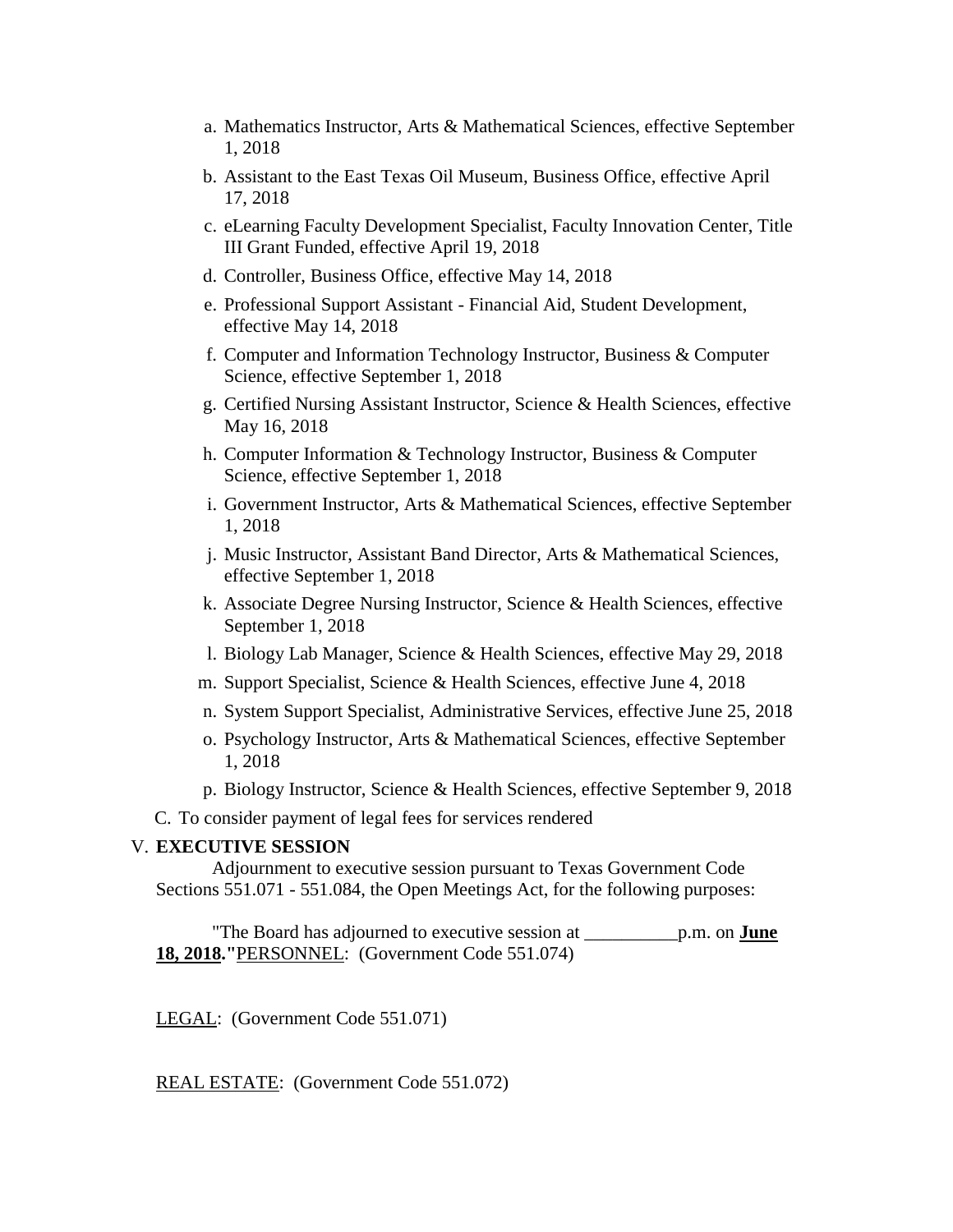#### RECONVENING IN OPEN MEETING

"**The Board has reconvened in open session at \_\_\_\_\_\_\_\_\_p.m. on June 18, 2018."**IF, DURING THE COURSE OF THE MEETING COVERED BY THIS NOTICE, THE BOARD SHOULD DETERMINE THAT A CLOSED OR EXECUTIVE MEETING OR SESSION OF THE BOARD SHOULD BE HELD OR IS REQUIRED IN RELATION TO ANY ITEM INCLUDED IN THIS NOTICE, THEN SUCH CLOSED OR EXECUTIVE MEETING OR SESSION AS AUTHORIZED BY SECTION 551.001 ET SEQ. OF THE TEXAS GOVERNMENT CODE (THE OPEN MEETINGS ACT) WILL BE HELD BY THE BOARD AT THAT DATE, HOUR AND PLACE GIVEN IN THIS NOTICE OR AS SOON AFTER THE COMMENCEMENT OF THE MEETING COVERED BY THIS NOTICE AS THE BOARD MAY CONVENIENTLY MEET IN SUCH CLOSED OR EXECUTIVE MEETING OR SESSION CONCERNING ANY AND ALL SUBJECTS AND FOR ANY AND ALL PURPOSES PERMITTED BY SECTIONS 551.071-551.084, INCLUSIVE, OF THE OPEN MEETINGS ACT.

Should any final action, final decision, or final vote be required in the opinion of the Board with regard to any matter considered in such closed or executive meeting or session, then such final action, final decision, or final vote shall be at either:

 a. the open meeting covered by this notice upon the reconvening of this public meeting, or

 b. at a subsequent public meeting of the Board upon notice thereof, as the Board shall determine.

#### VI. **BOARD APPOINTMENT COMMITTEE REPORT & ACTION ITEMS** Presenter: Lon Ford

- A. To consider appointing Janice Bagley to fill the unexpired term of Bob Heath for the South Zone, Voting Unit #1, Place #7, term scheduled to expire May of 2019
- B. To consider appointing Jon Rowe to fill the unexpired term of James Walker for the North Zone, Voting Unit #2, Place #2, term scheduled to expire May of 2021

#### VII. **BOARD COMMITTEE REPORTS & ACTION ITEMS**

- A. Investment/Finance/Audit Committee Joe Carrington, Chair Presenter: Joe Carrington
	- 1. ACTION ITEM: To consider a recommendation to engage an external auditor
	- 2. INFORMATION ITEM: Budget Reports
	- 3. INFORMATION ITEM: Quarter 2 Texas Presbyterian (TPF) Investment Report
- B. Property & Facilities Committee Brian Nutt, Chair Presenter: Brian Nutt
	- 1. ACTION ITEM: To consider a drive track bid recommendation
- C. Student Success Committee Cecelia Sanders, Chair